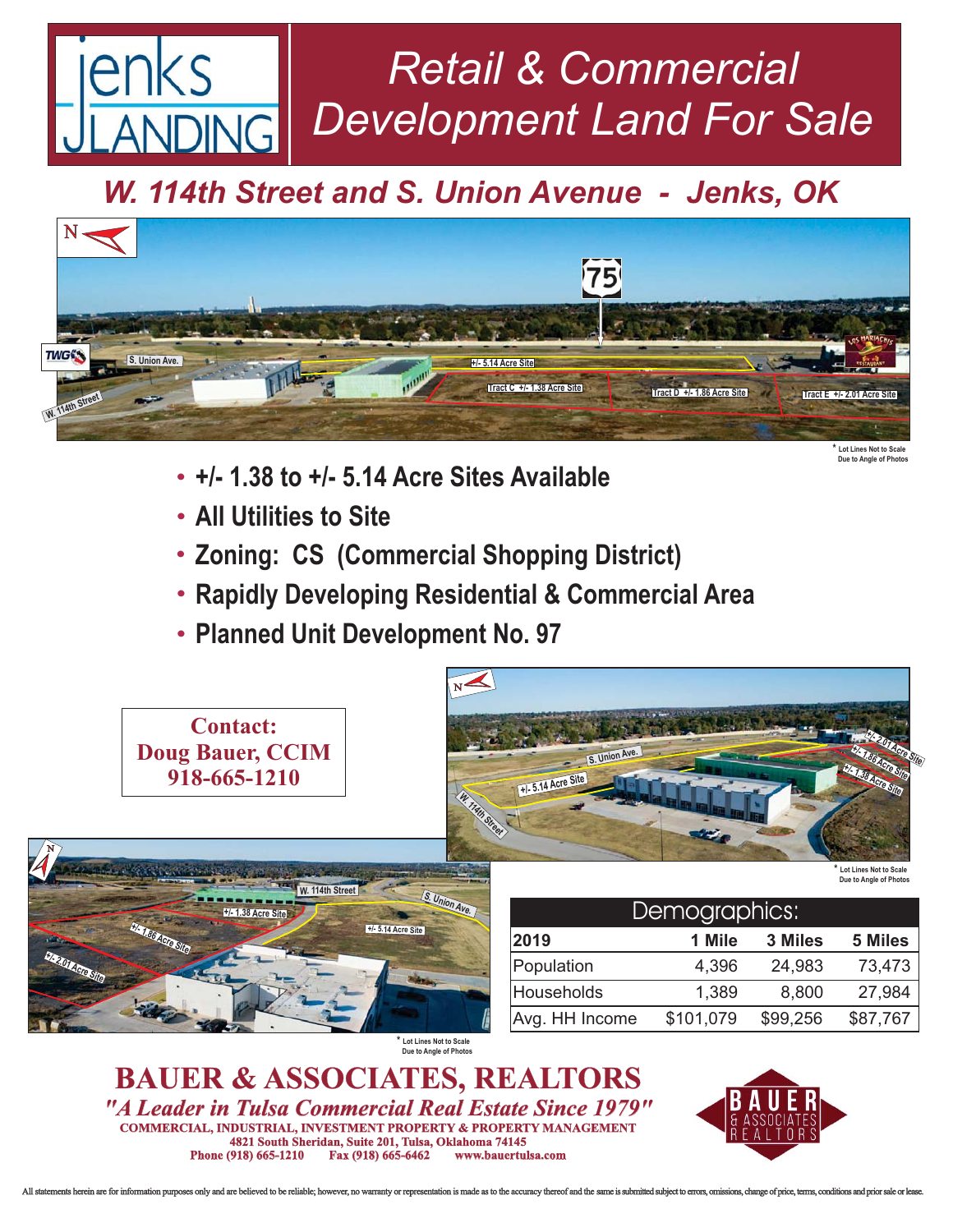





**BAUER & ASSOCIATES, REALTORS 4821 South Sheridan, Suite 201, Tulsa, Oklahoma 74145** *"A Leader in Tulsa Commercial Real Estate Since 1979"* **Phone (918) 665-1210 COMMERCIAL, INDUSTRIAL, INVESTMENT PROPERTY & PROPERTY MANAGEMENT**

**Contact: Doug Bauer, CCIM 918-665-1210**

ents herein are for information purposes only and are believed to be reliable: however, no warranty or representation is made as to the accuracy thereof and the same is submitted subject to errors, omissions, change of nri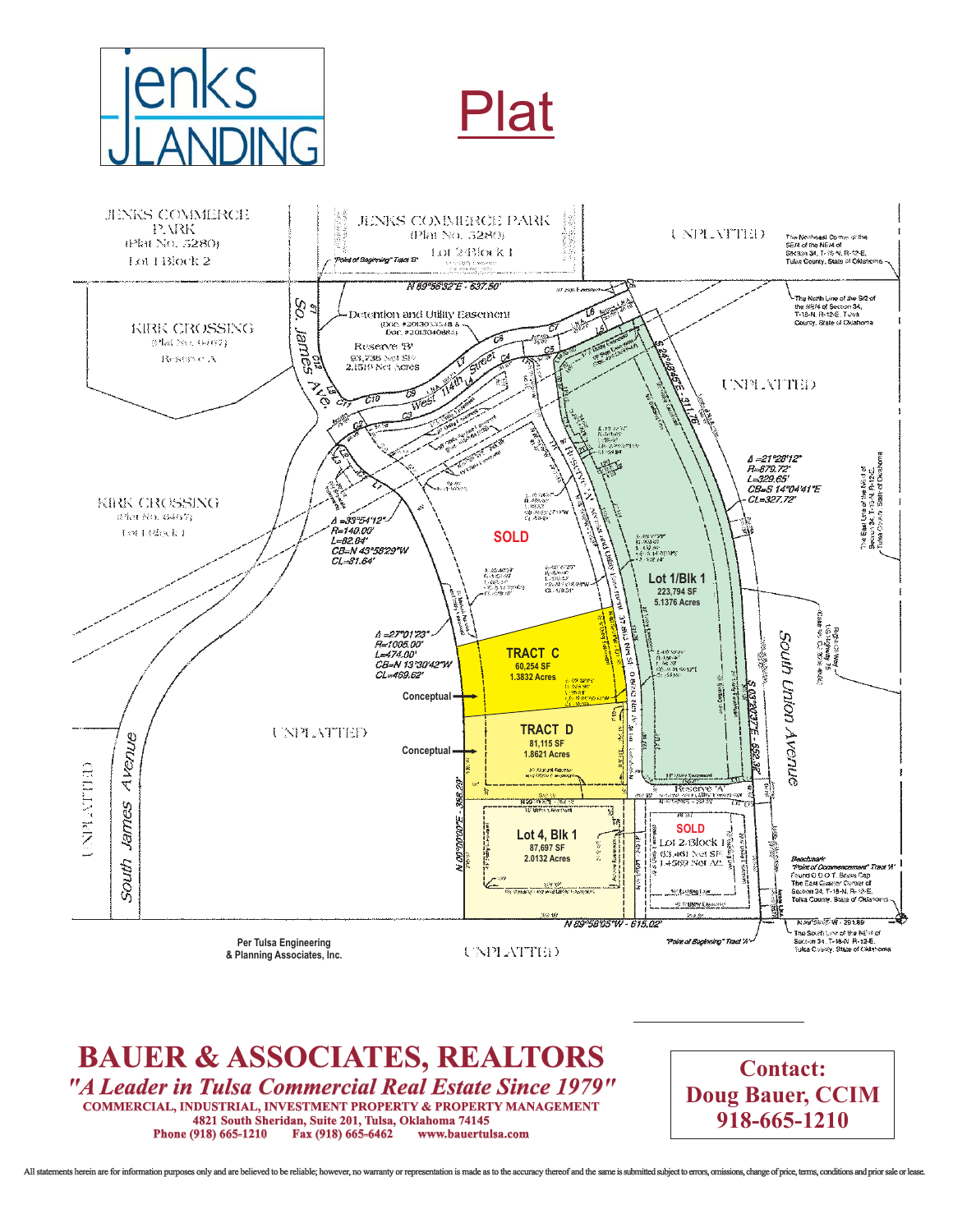



**352.16'**